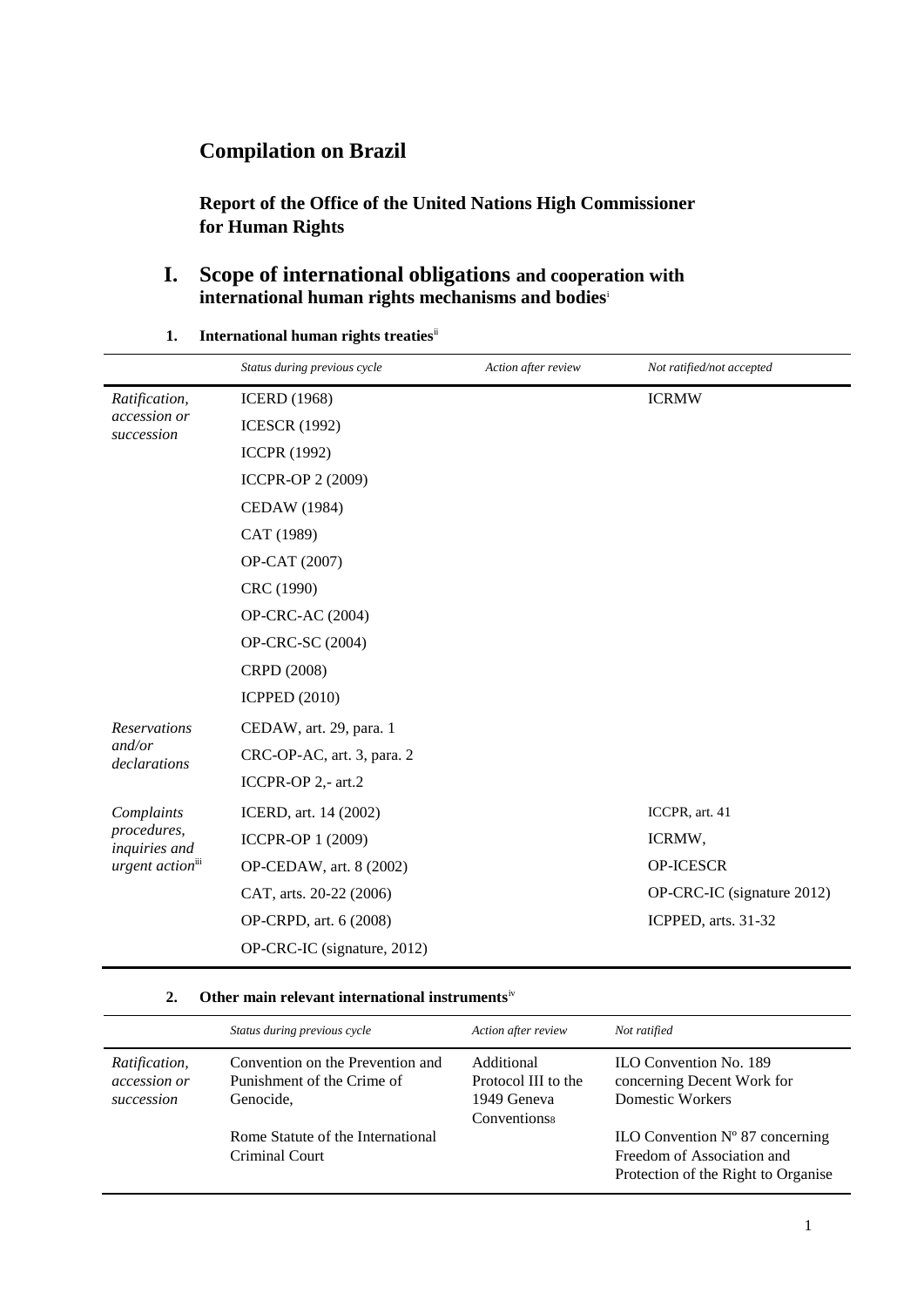| Status during previous cycle                                                                   | Action after review | Not ratified |
|------------------------------------------------------------------------------------------------|---------------------|--------------|
| Refugees and stateless persons                                                                 |                     |              |
| Geneva Conventions of 12 August<br>1949 and Additional Protocols I<br>and II thereto           |                     |              |
| Palermo Protocol                                                                               |                     |              |
| <b>ILO</b> Fundamental Conventions                                                             |                     |              |
| ILO Convention No. 169<br>concerning Indigenous and Tribal<br>Peoples in Independent Countries |                     |              |
| <b>UNESCO</b> Convention against<br>Discrimination in Education                                |                     |              |

# **II. Cooperation with human rights mechanisms**

## **A. Cooperation with treaty bodies**

| Treaty body                                                           | Concluding<br>observations<br>included in<br>previous review | Latest<br>report<br>submitted<br>since<br>previous<br>review | Latest concluding<br>observations         | Reporting status                                                                                                  |
|-----------------------------------------------------------------------|--------------------------------------------------------------|--------------------------------------------------------------|-------------------------------------------|-------------------------------------------------------------------------------------------------------------------|
| Committee on the<br><b>Elimination of Racial</b><br>Discrimination    |                                                              |                                                              |                                           | Combined eighteenth to<br>twentieth reports overdue<br>since 2008                                                 |
| Committee on Economic,<br>Social and Cultural Rights                  | June 2009                                                    |                                                              |                                           | Third report overdue since<br>2014                                                                                |
| Human Rights Committee                                                |                                                              |                                                              |                                           | Third report overdue since<br>2009                                                                                |
| Committee on the<br>Elimination of<br>Discrimination against<br>Women | February<br>2012                                             |                                                              |                                           | Eighth report overdue since<br>2016                                                                               |
| Committee against Torture                                             |                                                              |                                                              |                                           | Second report overdue since<br>2014                                                                               |
| Committee on the Rights of<br>the Child                               |                                                              | 2012                                                         | October $2015/$<br>OP-AC, October<br>2015 | Combined second to fifth to<br>seventh reports due in 2021;<br>initial report to OP-CRC-SC<br>overdue since 2006; |
| Committee on the Rights of<br>Persons with Disabilities               |                                                              | 2012                                                         | September 2015                            | Combined second to fourth<br>reports due in 2022                                                                  |
| Committee on Enforced<br>Disappearances                               |                                                              |                                                              |                                           | Initial report overdue since<br>2013                                                                              |

### **1. Reporting status**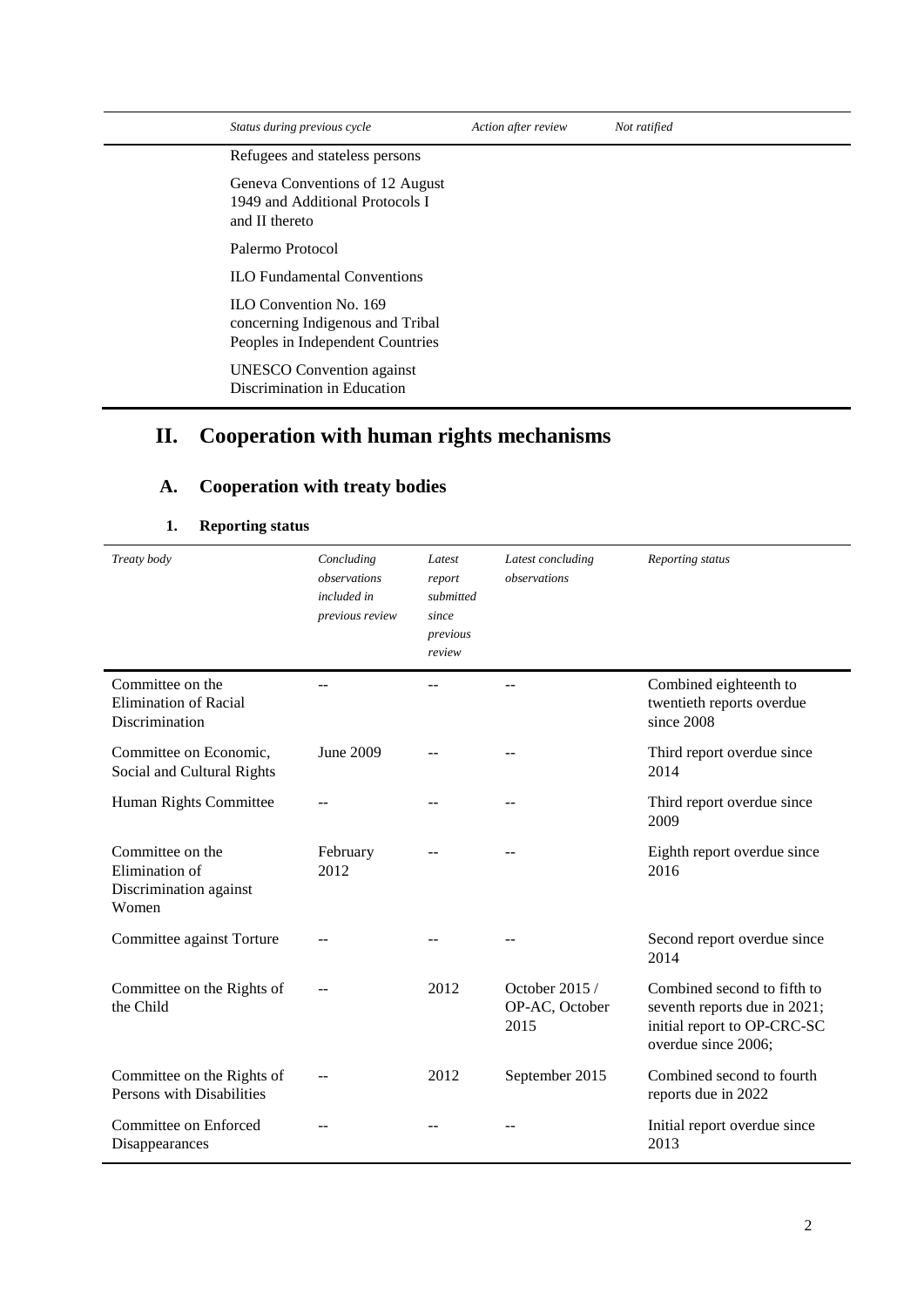| <b>Concluding observations</b>                                                                                                |                           |                                                                                                                                                             |                                                                      |
|-------------------------------------------------------------------------------------------------------------------------------|---------------------------|-------------------------------------------------------------------------------------------------------------------------------------------------------------|----------------------------------------------------------------------|
| Treaty body                                                                                                                   | Due in                    | Subject matter                                                                                                                                              | Submitted in                                                         |
| Committee on the<br>Elimination of<br>Discrimination against<br>Women                                                         | 2014                      | Trafficking in persons, women's access to<br>health care, maternal mortality, and<br>criminalization of abortion.                                           | $2014$ <sup>vi</sup> ; follow-up<br>dialogue ongoing. <sup>vii</sup> |
| Committee on the Rights<br>of Persons with<br><b>Disabilities</b>                                                             | 2016                      | Equal recognition before the law, revision<br>of Law No. 9263/1996 and prohibition of<br>the sterilization of persons with<br>disabilities. <sup>viii</sup> |                                                                      |
| <b>Views</b>                                                                                                                  |                           |                                                                                                                                                             |                                                                      |
| Treaty body                                                                                                                   | Number of<br>views        | <b>Status</b>                                                                                                                                               |                                                                      |
|                                                                                                                               |                           |                                                                                                                                                             |                                                                      |
| Country visits and/or inquiries by treaty bodies                                                                              |                           |                                                                                                                                                             |                                                                      |
| Treaty body                                                                                                                   | Date                      | Subject matter                                                                                                                                              |                                                                      |
| Subcommittee on<br><b>Prevention of Torture</b><br>and Other Cruel,<br>Inhuman or Degrading<br><b>Treatment or Punishment</b> | $2012^{ix}$<br>$2016^{x}$ | NPM, treatment and situation of persons deprived of their liberty,<br>Impunity, Corruption, Reprisals.                                                      |                                                                      |

## **2. Responses to specific follow-up requests by treaty bodies**

# **B.** Cooperation with special procedures<sup>xi</sup>

|                                | Status during previous<br>cycle | Current status                                                                                                                   |
|--------------------------------|---------------------------------|----------------------------------------------------------------------------------------------------------------------------------|
| <b>Standing</b><br>invitation  | <b>YES</b>                      | <b>YES</b>                                                                                                                       |
| <i>[Visits]</i><br>undertaken] |                                 | Independent Expert on human rights and international solidarity (25-29)<br>June 2012)                                            |
|                                |                                 | Working Group on Arbitrary Detention (18-28 March 2013)                                                                          |
|                                |                                 | Working Group of Experts on People of African Descent (4-14)<br>December 2013)                                                   |
|                                |                                 | Special Rapporteur on the human right to safe drinking water and<br>sanitation (9-19 December 2013)                              |
|                                |                                 | Special Rapporteur on torture and other cruel, inhuman or degrading<br>treatment or punishment (3-14 August 2015)                |
|                                |                                 | Special Rapporteur on minority issues (14-24 September 2015)                                                                     |
|                                |                                 | Working Group on the issue of human rights and transnational<br>corporations and other business enterprises (7-16 December 2015) |
|                                |                                 | Special Rapporteur on the rights of indigenous peoples (7-17 March)<br>2016)                                                     |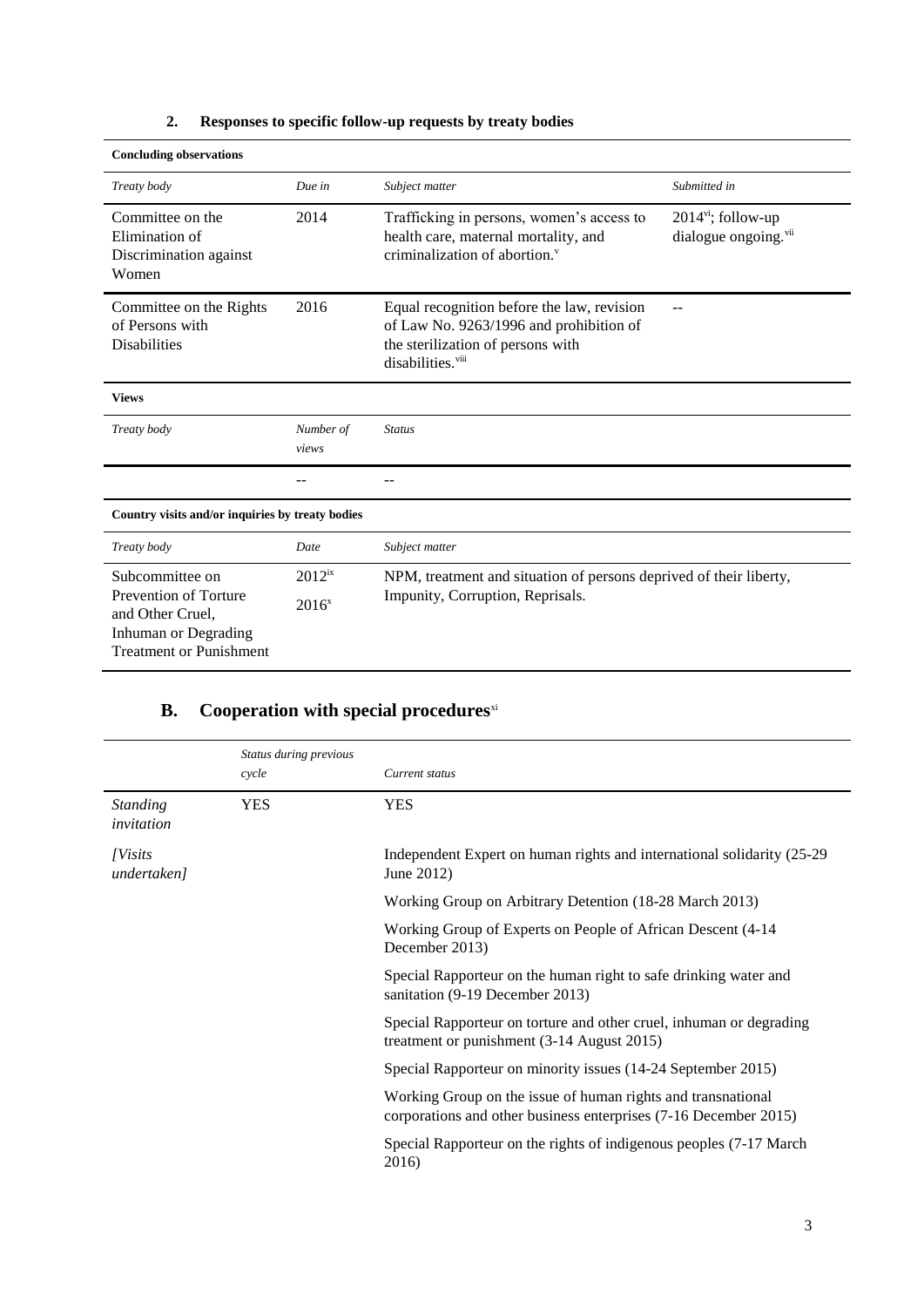|                                                                | Status during previous<br>cycle                                                                                       | Current status |
|----------------------------------------------------------------|-----------------------------------------------------------------------------------------------------------------------|----------------|
| [Visits agreed to<br><i>in principle]</i>                      | $-$                                                                                                                   |                |
| <i>[Visits]</i><br>requested]                                  |                                                                                                                       |                |
| Responses to<br>letters of<br>allegation and<br>urgent appeals | During the period under review, 48 communications were sent. The Government replied to 29<br>of these communications. |                |
| [Follow-up]<br>reports and<br>missions]                        |                                                                                                                       |                |

<sup>i</sup> Unless indicated otherwise, the status of ratification of instruments listed in the table may be found on the official website of the United Nations Treaty Collection database, Office of Legal Affairs of the United Nations Secretariat, [http://treaties.un.org/.](http://treaties.un.org/) Please also refer to the United Nations compilation on Brazil from the previous cycle (A7HRC/WG.6/13/BRA/2).

<sup>ii</sup> The following abbreviations have been used in the present document:

1

| <b>ICERD</b>     | International Convention on the Elimination of All Forms of                        |
|------------------|------------------------------------------------------------------------------------|
|                  | Racial Discrimination                                                              |
| <b>ICESCR</b>    | International Covenant on Economic, Social and Cultural Rights                     |
| <b>OP-ICESCR</b> | Optional Protocol to ICESCR                                                        |
| <b>ICCPR</b>     | International Covenant on Civil and Political Rights                               |
| <b>ICCPR-OP1</b> | <b>Optional Protocol to ICCPR</b>                                                  |
| <b>ICCPR-OP2</b> | Second Optional Protocol to ICCPR, aiming at the abolition of the<br>death penalty |
| <b>CEDAW</b>     | Convention on the Elimination of All Forms of Discrimination                       |
|                  | against Women                                                                      |
| <b>OP-CEDAW</b>  | Optional Protocol to CEDAW                                                         |
| <b>CAT</b>       | Convention against Torture and Other Cruel, Inhuman or                             |
|                  | Degrading Treatment or Punishment                                                  |
| OP-CAT           | Optional Protocol to CAT                                                           |
| <b>CRC</b>       | Convention on the Rights of the Child                                              |
| OP-CRC-AC        | Optional Protocol to CRC on the involvement of children in                         |
|                  | armed conflict                                                                     |
| OP-CRC-SC        | Optional Protocol to CRC on the sale of children, child                            |
|                  | prostitution and child pornography                                                 |
| OP-CRC-IC        | Optional Protocol to CRC on a communications procedure                             |
| <b>ICRMW</b>     | International Convention on the Protection of the Rights of All                    |
|                  | Migrant Workers and Members of Their Families                                      |
| <b>CRPD</b>      | Convention on the Rights of Persons with Disabilities                              |
| <b>OP-CRPD</b>   | Optional Protocol to CRPD                                                          |
| <b>ICPPED</b>    | International Convention for the Protection of All Persons from                    |
|                  | Enforced Disappearance.                                                            |

- iii Individual complaints: ICCPR-OP 1, art. 1; OP-CEDAW, art. 1; OP-CRPD, art. 1; OP-ICESCR, art. 1; OP-CRC-IC, art. 5; ICERD, art. 14; CAT, art. 22; ICRMW, art. 77; and ICPPED, art. 31. Inquiry procedure: OP-CEDAW, art. 8; CAT, art. 20; ICPPED, art. 33; OP-CRPD, art. 6; OP-ICESCR, art. 11; and OP-CRC-IC, art. 13. Inter-State complaints: ICCPR, art. 41; ICRMW, art. 76; ICPPED, art. 32; CAT, art. 21; OP-ICESCR, art. 10; and OP-CRC-IC, art. 12. Urgent action: ICPPED, art. 30.
- iv Information relating to other relevant international human rights instruments, including regional instruments, may be found in the pledges and commitments undertaken by Brazil before the Human Rights Council, as contained in the note verbale dated 4 April 2016 sent by the Permanent Mission of Brazil to the United Nations addressed to the President of the General Assembly.